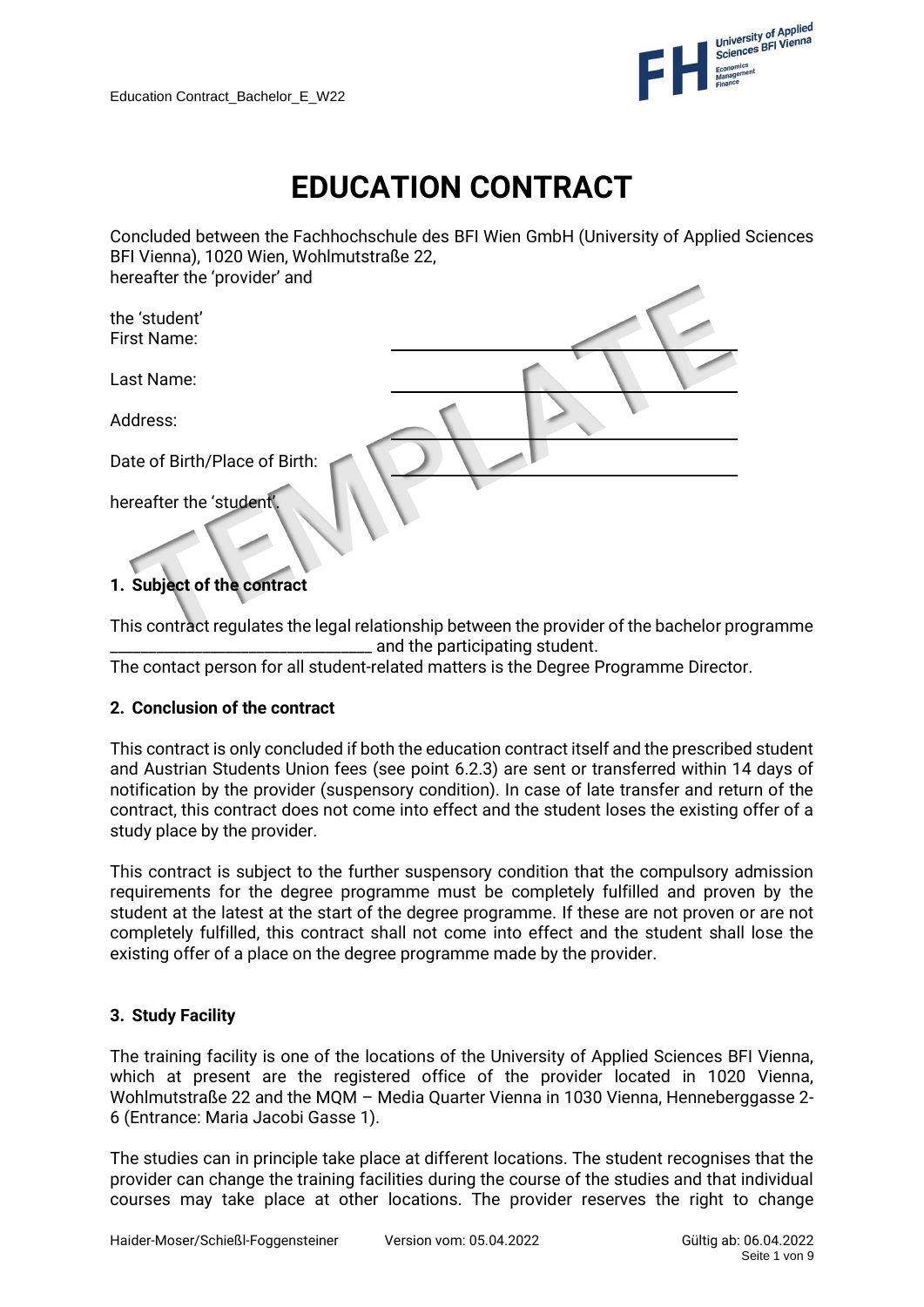

predefined course times, if this is necessary due to administrative or other reasons. Changes will be communicated to the student in due course.

# **4. Contractual basis**

The training is based on the federal law on 'Fachhochschulen' ('Fachhochschul-Gesetz', Universities of Applied Sciences Act, FHG) BGBl No. 340/1993' as last amended, and on the degree programme application, approved by the accreditation authority as amended, the statutes and the study regulations, as well as on the respective sponsoring agreements with the federal ministry responsible for universities of applied sciences in their current version.

Furthermore, the following provisions apply to the education contract in their current versions:

- the study regulations,
- the exam regulations,
- the other statute documents of the University of Applied Sciences,
- the information on the processing of personal data for students,
- the terms of use of the EDP system,
- the house rules,
- the fire protection regulations and the fire alarm plan,
- the library regulations,
- the terms of use of the publication server of the University of Applied Sciences BFI Vienna and
- the information on the division of the respective academic year.

The provider expressly reserves the right to further develop and/or amend the contractual bases, which become binding for the present contractual relationship at the time of their coming into effect. Changes to the contractual basis do not affect the validity of the education contract. The factual justification for this right of the provider to make unilateral changes results from the freedom of teaching and from the need to always adapt the contractual bases to the requirements of practice, to any legal changes and to economic and organisational requirements. The student acknowledges that the type, scope and implementation of the courses and their content and methodology are subject to the freedom of teaching.

The currently valid version of the contractual bases mentioned are attached to the education contract as appendices or are electronically available in the respectively valid version on the UAS internal portal.

# **4.1 Duration of studies**

The duration of studies is six semesters.

# **4.2 Graduation**

The degree programme shall be completed with the award of the academic title 'Bachelor of Arts in Business'.

# **5. Rights and responsibilities of the provider**

# **5.1 Responsibilities of the provider**

The provider commits itself to complying with the requirements of providing the conditions in order for the studies to be successfully concluded by the end of the time period mentioned in 4.1.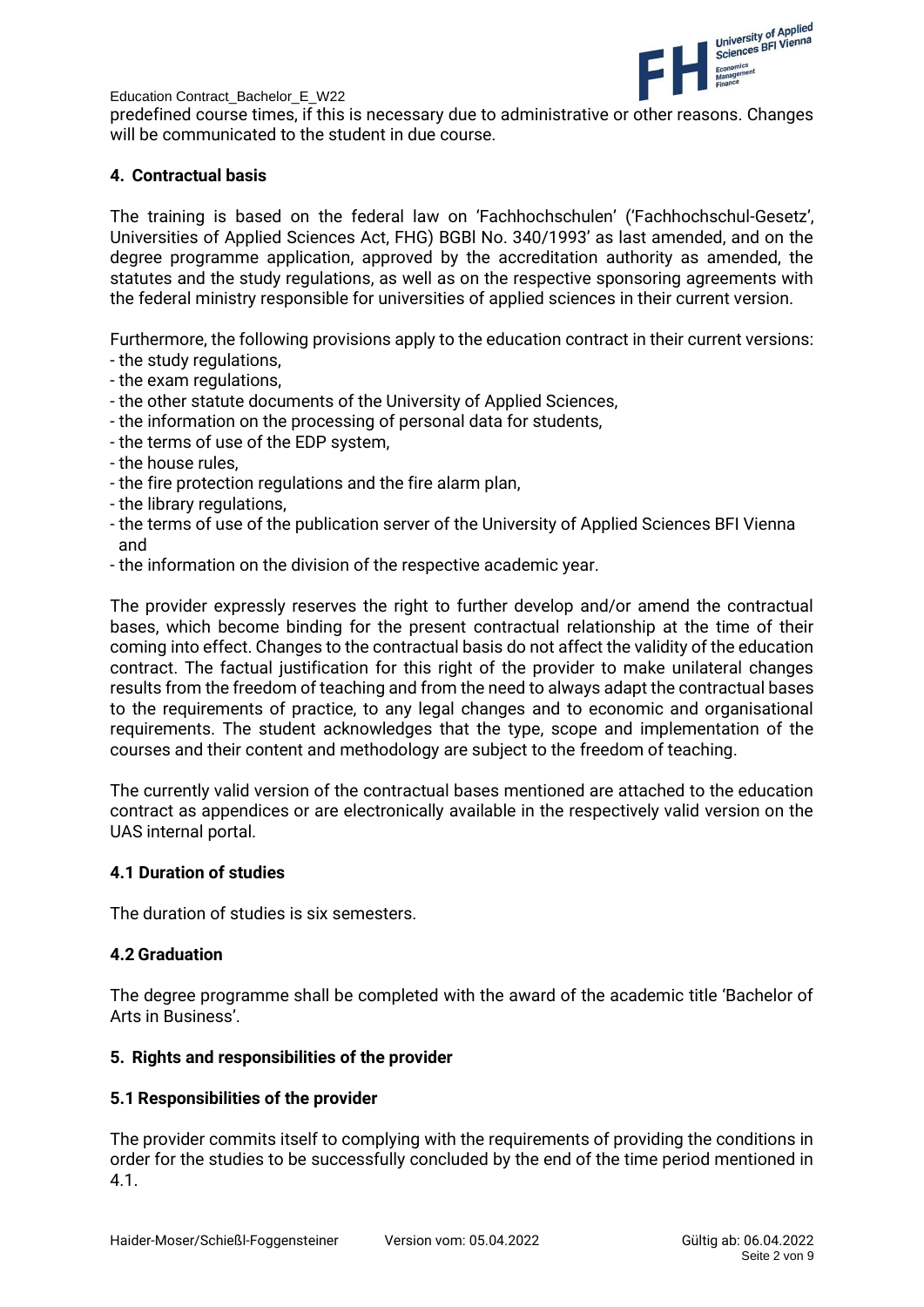

The framework for the fulfilment of the above condition, such as the extent and form of the offered courses, setting of exam dates and form of exam execution are the subject of the approved accreditation application, respectively, the genera exam regulations as well as institution rules. The needs of evening students (working students) shall be considered as far as possible.

The provider will inform the student of any significant changes to the course content at the earliest possible time.

If the provider, owing to force majeure or another grave reason (e.g. the corona crisis), is not in a position to meet the requirements of this education contract in the agreed manner, it is authorised to change exam modes and term times, move courses into other study semesters, and take all precautionary measures to ensure the smooth execution of the degree programme as well as possible. The provider shall see to it that the measures are adequate and reasonable for the students.

Force majeure or another grave reason can already exist when it is reasonable, from the provider's point of view, to take appropriate precautionary measures, owing to its fiduciary duty or owing to national or official recommendations.

On the first day of instruction and in the first administrative meeting, the student receives the most important details regarding his/her studies in the form of an info-folder.

The provider commits itself further to offer the highest-quality education possible with respect to work-relevant requirements.

#### **5.2 Rights of the provider**

Through the suggestion of the Degree Programme Director, the provider has the right to exclude the student from continuation of his/her studies because of:

- Frequent absenteeism from courses (see 6.2.1)
- Forgery of attendance records
- Lack of or insufficient performance relating to the general exam regulations.

Furthermore, there are the following exclusion reasons:

- To damage or destroy provider's equipment and other facilities on purpose or through gross negligence
- Serious and repeated offences against the institution rules as well as the requirements regarding use of the computer systems,
- Behaviour at events of the provider that obviously damage the good reputation of the provider. This includes the behaviour on social networks (such as Facebook, XING, blogs, etc.),
- Refusal to provide information such as notification requirement according to 'Fachhochschulgesetz' (University of Applied Sciences Act), the federal law on documentation in education (Education Documentation Act), BGBI. I No. 12/2002 as last amended), or of the corresponding guidelines of the accreditation authority and the federal ministry responsible for universities of applied sciences in their current version,
- Non-provision of original education documents relevant to the admission within four weeks after commencement of studies,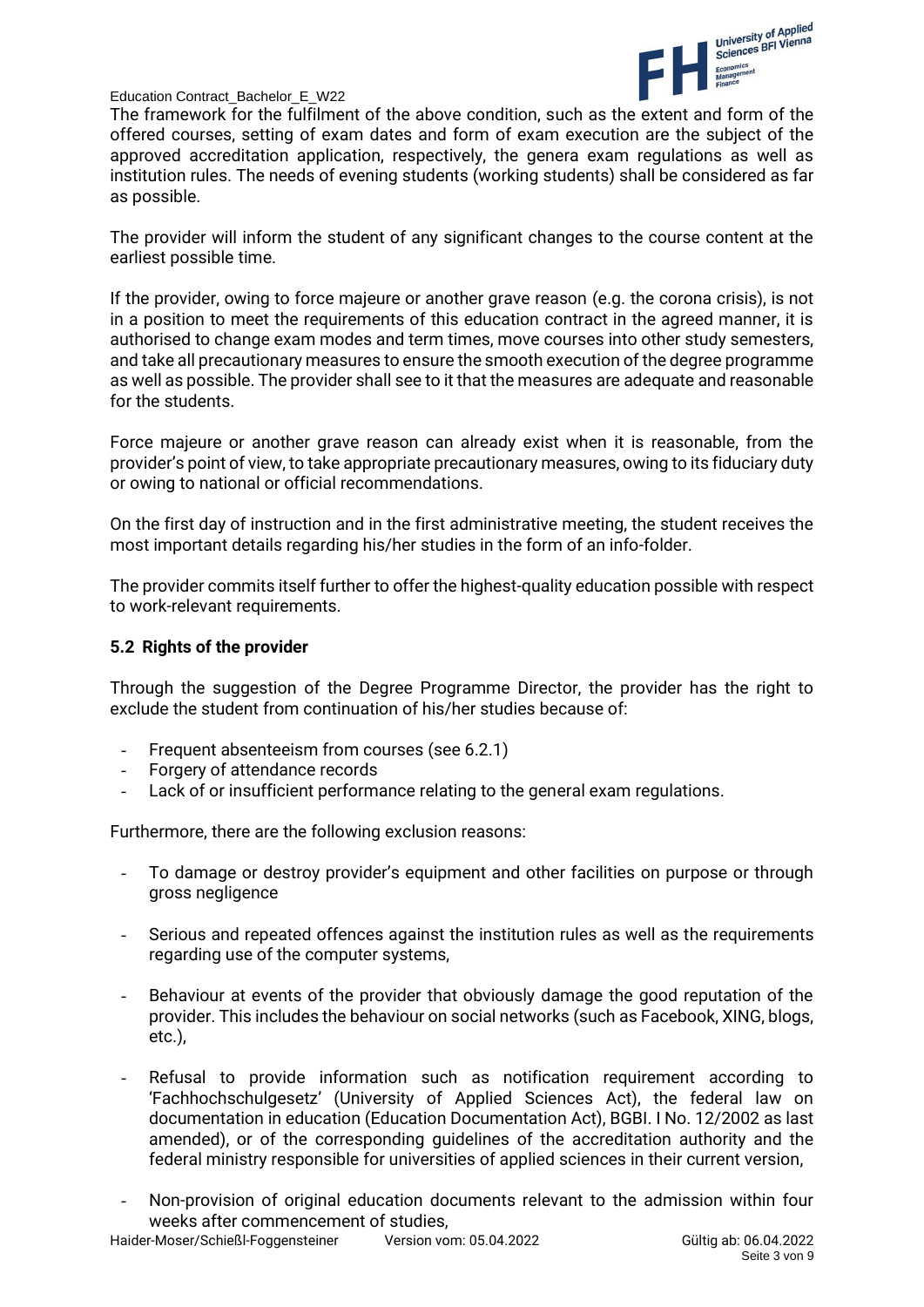

- Repeated and deliberate behaviour that apparently leads to the disruption of class instruction,
- Multiple and despite a warning repeated conduct against part-time lecturers, students, staff of the provider (University of Applied Sciences BFI Vienna) that is apt for severely insulting, harassing, degrading, damaging their reputation, physical or mental health, hindering them in their advancement in or success of their studies (in particular mobbing, sexual harassment and sexism, racism, or similar conduct),
- Not complying with financial commitments despite written reminders,
- Criminal convictions: In case of a criminal conviction, the nature and the extent of the criminal offence shall be considered,
- Persevering pursuit of a person in the legal sense of § 107a penal code as amended,
- Repeated use of aids not permitted, the copying from fellow students and the repeated copying - whether completely or partially  $-$  of a copyright-protected document without sufficiently specifying or quoting the author(s) (plagiarism). A repeated offense is defined as two breaches of the above-mentioned regulation during the studies.

The above-mentioned points are to be found in more detail among others in the framework of the degree programme, the general exam regulations, the use of the computer systems and institution rules.

The provider can take photos and videos in the context of extra-curricular events hosted by the provider. By attending such events, the student recognises that photos and videos on which the student is visible can be published.

# **6. Rights and responsibilities of the student**

# **6.1 Rights**

# **6.1.1 Regular course of studies and duration of studies**

The student has the right to a well-regulated regular course of studies according to the approved application, especially the passing on of designated and defined study material. Regardless of the reasons, the students are to be informed as soon as possible of any changes in university operations.

Each semester, the student is issued a transcript of records for the exams taken.

The duration of studies must not be exceeded due to any fault of the provider.

# **6.1.2 Interruption of studies**

For compelling personal or vocational reasons, the student has the right to apply for interruption of studies under detailed description of the reason and by providing a proof and the student has to plan for a re-entry at the earliest possible time.

In cases of a negative board exam  $(3<sup>rd</sup>$  attempt), the student can request to repeat the academic year. This application can only be handed in once during one's studies.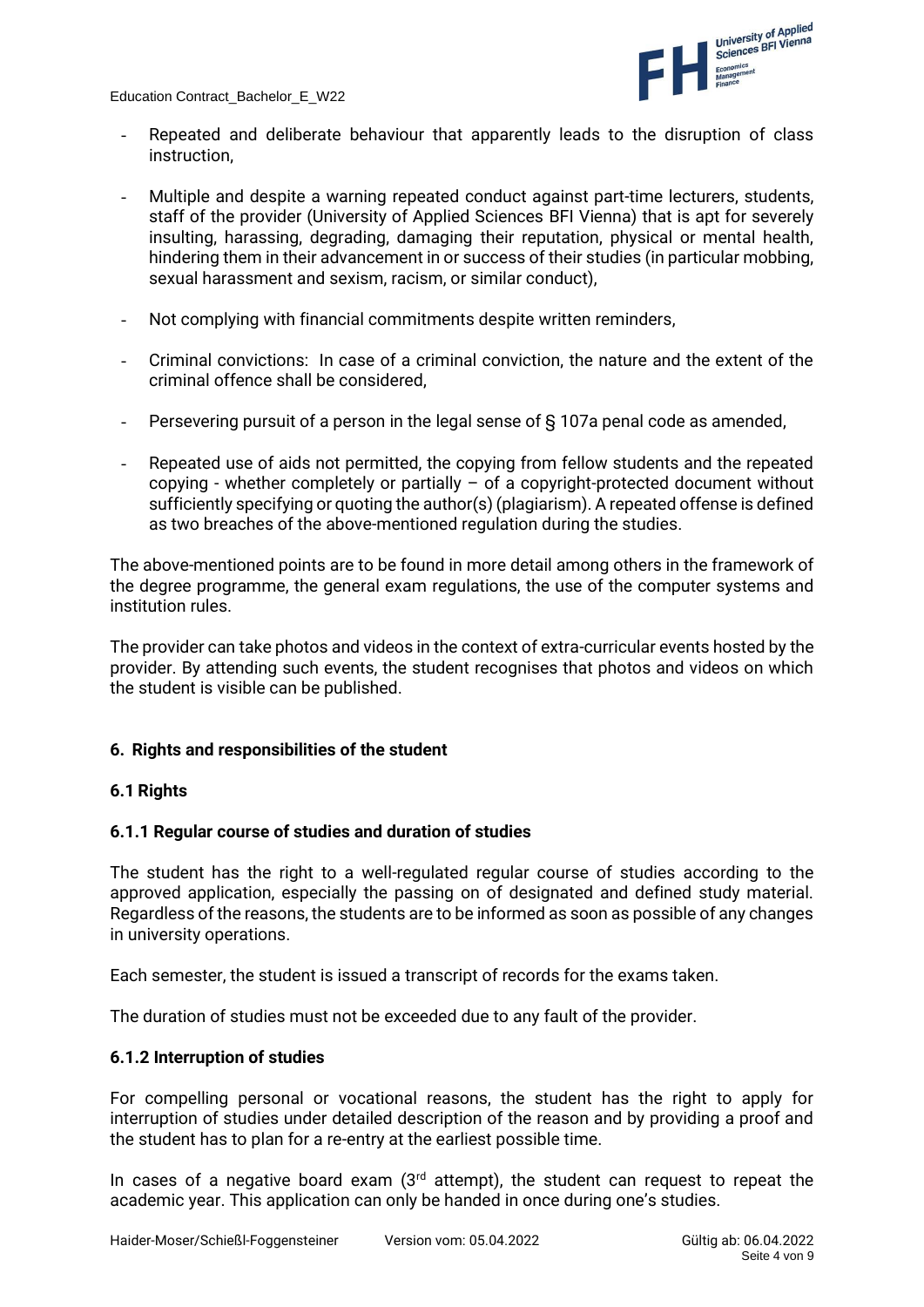

# **6.2.1 Compulsory attendance**

The student is obliged to attend courses in accordance with the provisions of the degree programme and the general exam regulations. The degree programme director shall decide the cases in which a student has shown insufficient presence during a course (non-valid completion of the course). Insufficient presence is defined as more than 50% absence overall throughout the entire semester.

# **6.2.2 Learning Materials**

The student must ensure that the materials required for an orderly attendance of courses, such as books, lecture notes, laptop including suitable internet connection and other teaching aids required for the interest of the degree programme/course are available to him/her at the beginning of the respective course.

# **6.2.3. Student fees and Austrian Students' Union fee**

The provider levies the student's student fees that have been set by the "Fachhochschulgesetz" (University of Applied Sciences Act). On receipt of confirmation of acceptance, a fee of  $\epsilon$  363.36 is collected. An increase in the student fee by the legislator entitles the provider to increase the student fee by the same amount.

In addition, a one-off contribution of  $\epsilon$  70.00 towards the graduation ceremony is due at the beginning of the last regular semester of the studies, irrespective of participation in the ceremony.

The provider levies the current amount of the students' union fee and transfers all the collected amounts to the Austrian Students' Union. On receipt of confirmation of acceptance, the students' union fee is levied.

The student's student fees including the students' union fee need to be paid in full before each semester starts, following a request for payment (the date of transfer applies).

Failure to pay the required amount entitles the provider to student expulsion, following fruitless expiry of a four-week notice.

# **6.2.4 Terms of use for the use of computer systems**

In order to use the provider's internet and the intranet systems, the student has to agree to the terms of use. Violations shall lead to denial of access to the system.

# **6.2.5 General obligations**

The student is obliged

- to comply with the study regulations, the general exam regulations, the module exam regulations, the general guidelines for bachelor exams, the guidelines for bachelor theses, the terms of use of the EDP system, the house regulations, the fire protection regulations and the fire alarm plan, the library regulations as well as any other internal regulations and provisions as amended,
- to access the e-mail account provided by the provider on a regular basis, as written communications from the provider and the degree programme are transmitted via this e-mail account and are therefore deemed to have been delivered,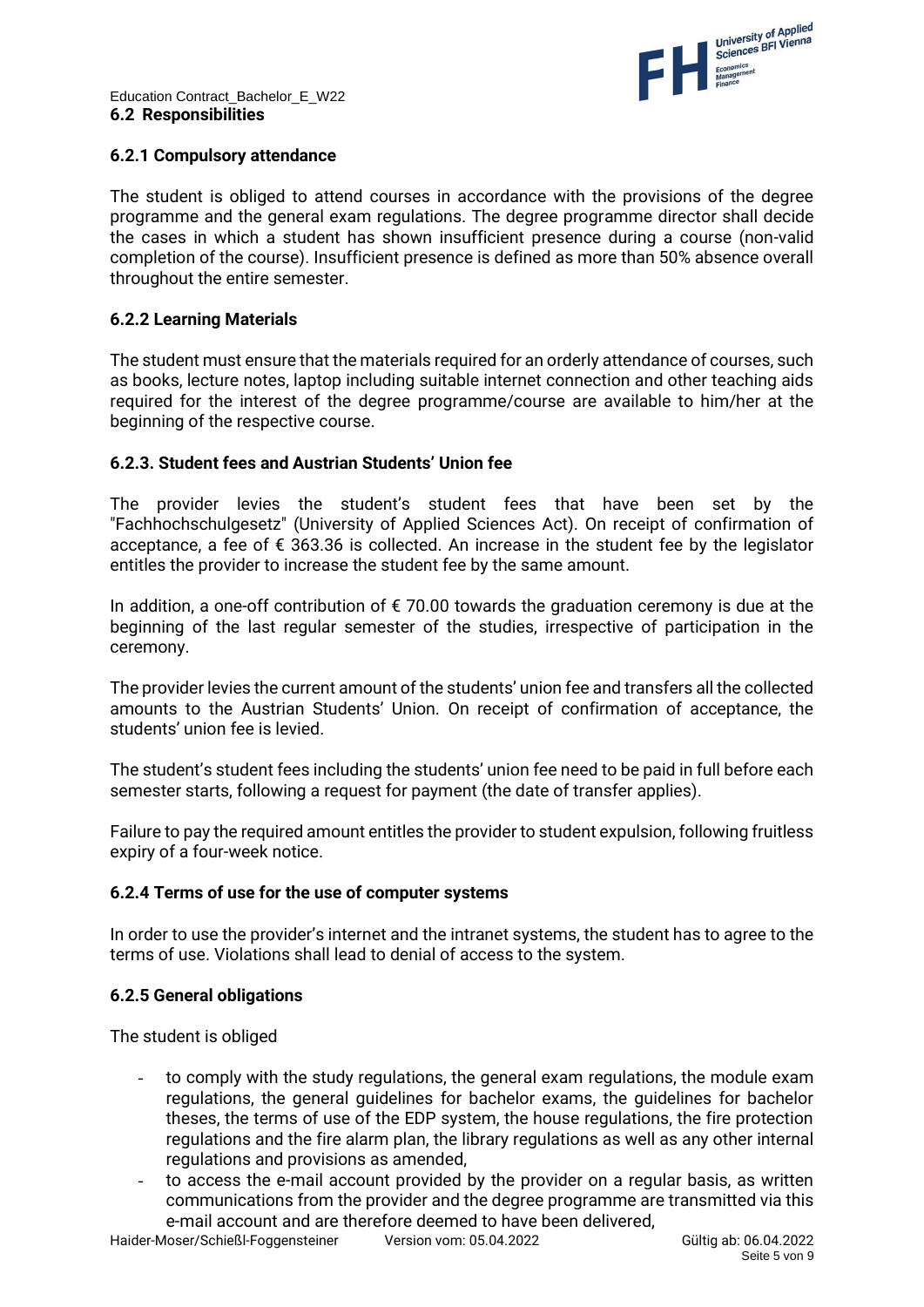

- to use the learning management system 'Moodle',
- to meet the exam and submission deadlines,
- to report accidents that occurred during the course of studies,
- to report any damage that has occurred to the provider's property,
- to inform us immediately to any changes to personal data, and
- to return the equipment, books, keys and other materials provided by the provider at the end of the studies.

Furthermore, the student is obliged to confidentiality with regard to research and development activities as well as with regard to circumstances which have become known in the course of the traineeship (see point 8).

#### **7. Termination of the contract**

#### **7.1 Termination by mutual consent**

A mutual agreement on the dissolution of the education contract without indication of any reasons is at any time possible.

#### **7.2 Termination by the provider**

The termination of the contract by the provider for serious reasons is permitted. In particular, the reasons referred to in this contract (section 5.2. of the contract) need to be considered serious reasons. The termination has to be made in writing.

In the event of serious breaches to this education contract or the contractual bases mentioned in point 4, the student is subject to immediate termination of the contract and expulsion from the institution. In especially serious cases a house ban can be implemented. A written termination has to follow in any case within two weeks of knowledge of the incident by the provider.

The contract expires if the student failed to pass the exams according to general exam regulations.

#### **7.3 Termination by the student**

The student may terminate the contract at the end of each semester (31.01. or 30.06.).

#### **7.4 Withdrawal from the contract by the student**

The student has the right to withdraw from the contract up to and including the 15th day before the start of the academic year without giving reasons. In this case, no cancellation fees will be charged. In the case of withdrawal from the 14th day before the start of the academic year, a cancellation fee in the amount of the student fee for the first semester is due. Notification of withdrawal must be sent by e-mail to info@fh-vie.ac.at. In any case, the withdrawal is only effective once the written notice of withdrawal has been received by the provider.

In addition to this right of withdrawal from paragraph 1, the withdrawal period for distance contracts is 14 calendar days (§ 11(1) Fern- und Auswärtsgeschäftegesetz, FAGG as amended). Within this period, the student may withdraw from the contract without giving reasons and without additional fees. The notice of withdrawal must be sent by e-mail to info@fh-vie.ac.at. In any case, the withdrawal is only effective once the written notice of withdrawal has been received by the provider.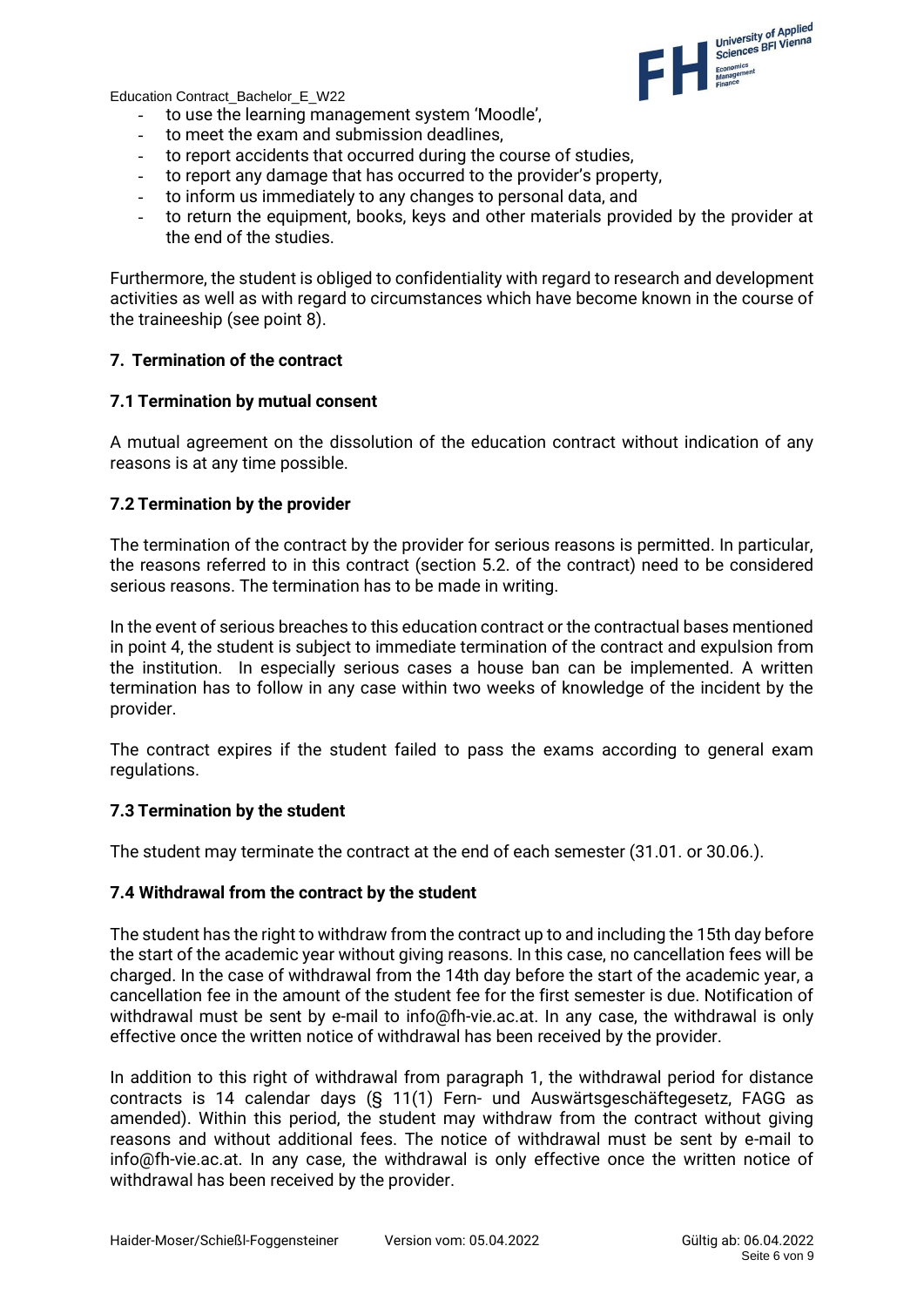

The contract automatically ends after the successful completion of studies.

# **7.6. Form of contract termination**

The declaration of the termination of the contract, whether by the provider or the student, has to be made in writing or by e-mail. This does not apply to the automatic termination of the contract according to point 7.5.

# **8. Processing of personal data**

It is noted that the provider is obliged by legal regulations to processing and transferring the student's personal data.

For details, please cf. the information on processing personal data of students (point 4).

The student agrees to accept emails, text messages and telephone calls by the provider and affiliates. These communication steps may include promotional as well as merely informational material (§ 107 TKG as amended).

The student acknowledges that the disclosure of the student account's password to third parties is forbidden.

#### **9. Data protection for professional projects, internship projects or employment in affiliates**

In the context of professional projects, internship projects or employment in affiliates, the student is obliged to maintain data confidentiality with regard to personal data (in particular client data), trade secrets of the provider and the receiving institution. In case of conflict of interests between the provider and the receiving institution/internship company, the student is obliged to inform his/her coordinator/advisor or the responsible degree programme director. If in doubt, the interests of the provider are given priority.

# **10. Liability regulation**

The provider accepts no liability for theft, loss or damage of (valuable) items brought along by the student.

The student must report and compensate any damage caused to the infrastructure of the provider and is liable for any damage he/she may cause during the studies and/or the vocational or project internship and will indemnify and hold harmless the provider.

# **11. Copyright**

The learning materials provided within the framework of studies (lectures, exams etc.) remain the intellectual property of the provider or the respective author/manufacturer. The learning materials are only at the personal disposal of the persons who received the material within the framework of studies. If there are not any other regulations regarding the contents of respective learning materials, any use beyond the free use of works (for example copies or any other reproduction for personal use, quoting particular passages of a published work) is prohibited. Thus any use of all materials provided by the provider which contradict the copyright laws and which lack the written consent of the provider or the respective author/manufacturer is prohibited.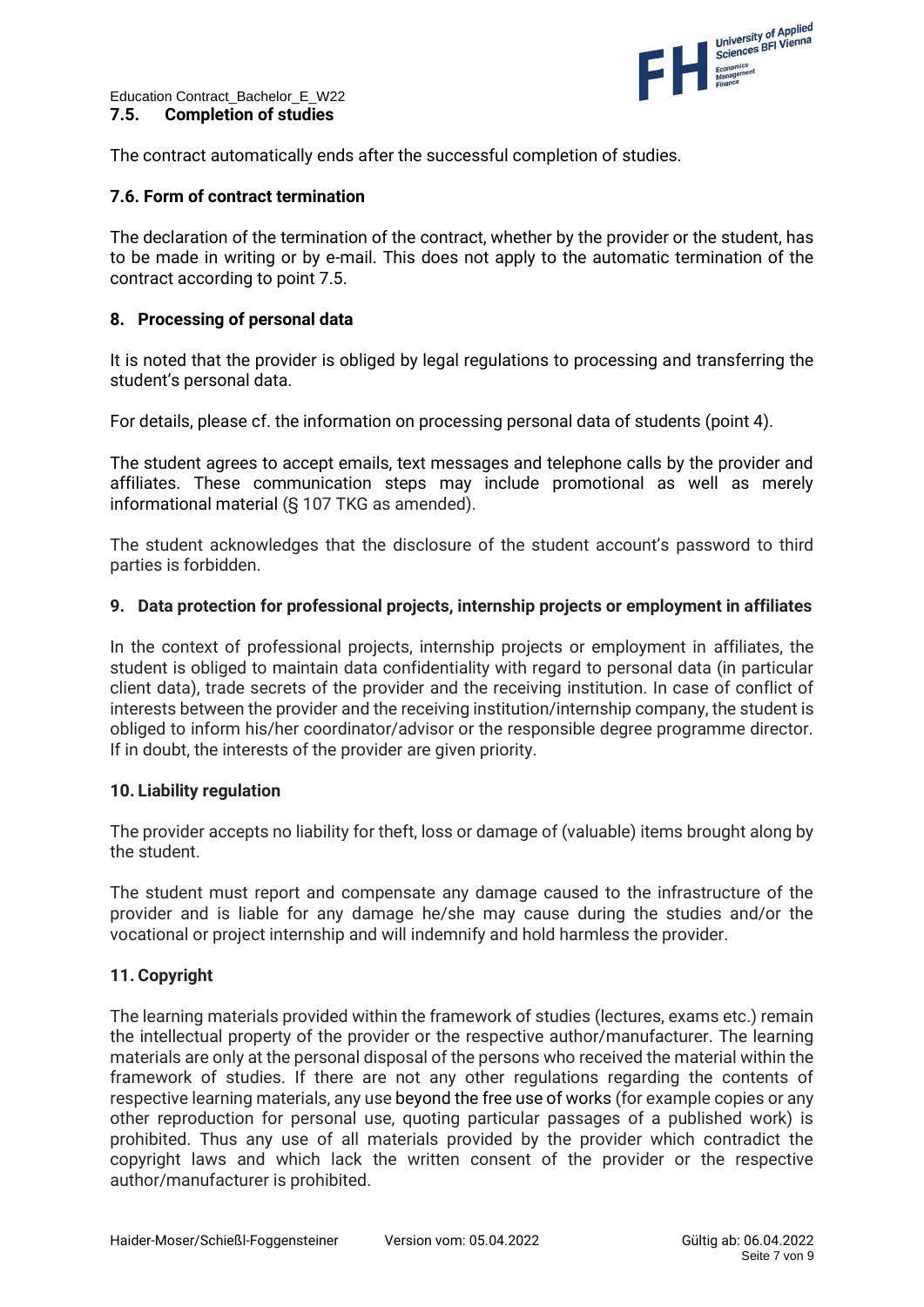

The student acknowledges that the filming, photographing, tape-recording and any other form of recording the teaching activities, irrespective of whether these are held online or at UAS, without prior consent of the speaker/lecturer is prohibited. In particular, this regulation also applies to the provision of such recordings on the internet and social networks, especially if other persons are identifiable. In this case, the consent of all acoustically and/or visually identifiable persons must be obtained in advance.

#### **12. Use and exploitation rights for theses and intellectual creations of the student**

All works of the students independently created in the context of the degree programme remain their intellectual property. The student explicitly declares that he/she authorises the provider to use all works created in the context of the degree programme locally and temporally unlimited for all forms of exploitation, including the right to use them on the internet and networks. The provider is obliged to publish final theses with the name of the author (§ 19(3) FHG). The right of the provider to publish students' final theses also includes the right to electronically incorporate them into databases, storage systems, etc. and to make them accessible to third parties, in particular for teaching and research purposes. The student is not entitled to any form of remuneration for services and (intellectual) creations which were created in the context of the degree programme.

# **13. Protection of intellectual property of the student**

If the student, within the framework of the studies, designs an invention worthy of protection and subject to patent or utility model protection, the provider must be informed in good time. A rights agreement is to be concluded with the provider prior to filing an intellectual property application.

#### **14. Miscellaneous**

This education contract shall be executed electronically. In order to be valid, the education contract signed by both contracting parties must be uploaded in full by the student to the link communicated by the provider.

All agreements between the student and the provider must be in writing. All agreements that are made with the student in the context of the education contract are outlined in this contract, including all ancillary agreements. No verbal agreements are made at the conclusion of the contract. Changes or additions to the education contract must be in writing.

# **15. Ineffectiveness of contractual provisions, fees, place of jurisdiction**

Should individual provisions of this contract be or become ineffective, this shall not affect the effectiveness of the remaining provisions of this contract.

The education contract is free of charge. To this contract, Austrian law applies exclusively. Any legal actions against the provider need to be filed with the territorially competent court in Vienna, City Centre. The place of jurisdiction for legal actions against the student is determined by his/her place of residence, habitual abode or place of employment, if this is located in Austria (§14 KSchG as amended).